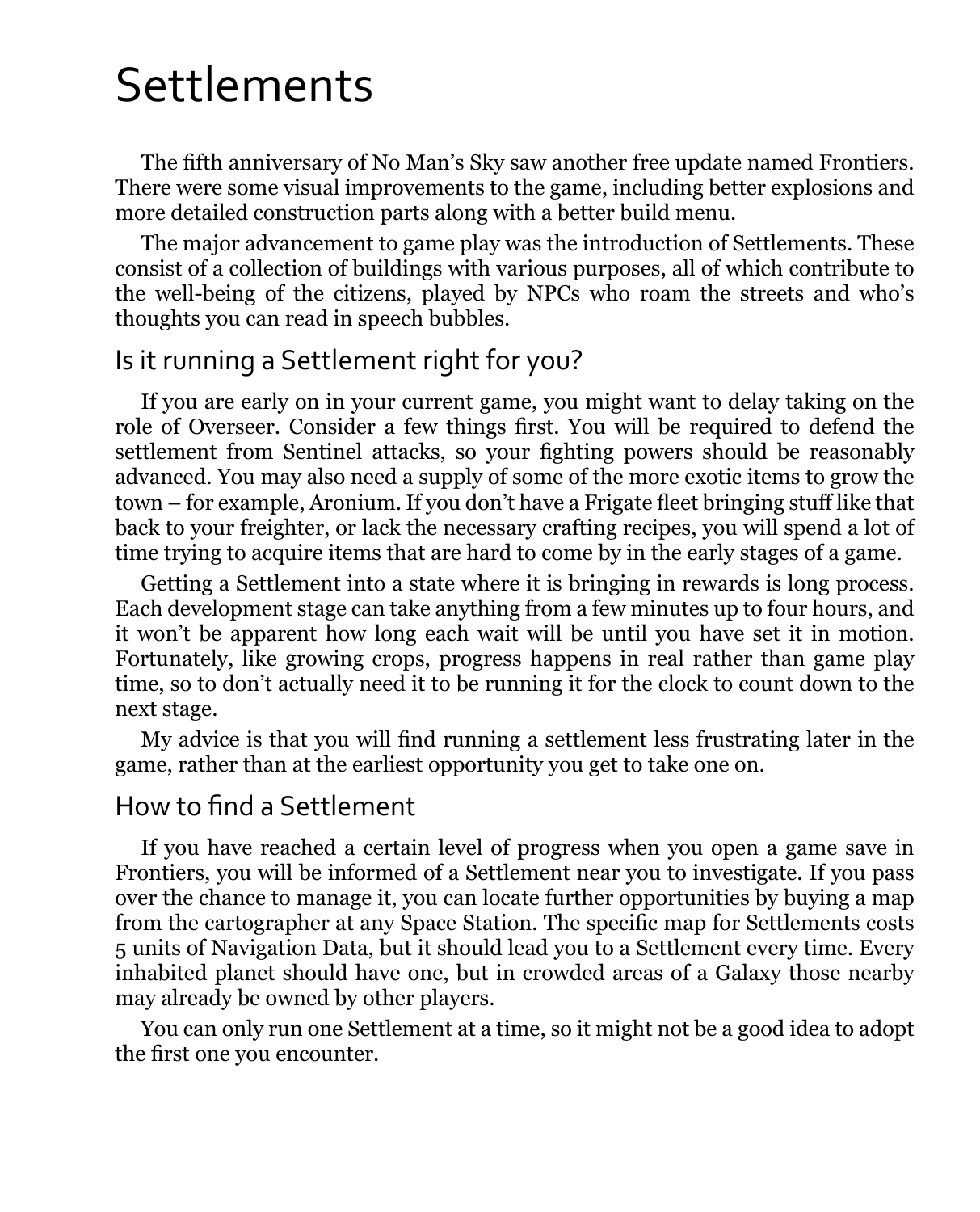## Choosing your Settlement

A settlement on an extreme planet will be a lot more effort to develop because of the need to take shelter frequently. If there aren't a lot of resources lying around, you might find yourself having to make trips to harvest or buy what you need. There is also the question of how advanced the settlement is before you start running it. Most of the un-owned Settlements I have discovered are Class C, but there have been some Class B ones. I would suspect that the frequency of A and S Class opportunities is similar to finding a high-class Freighter.

Each Settlement with be inhabited by one of the three races, so if your vocabulary is better for a particular race, then that's another thing to take into account when you choose.

You cannot tell how a Settlement is fairing until you go to the centre and operate the panel attached to the **Settlement Hub Interface**. This information is available before you become the Overseer. If you decide you want to have a go at running the place, you can do so here, although if this isn't your first attempt you will have to provide some proof of suitability in the form of a quantity of products.

## Fighting off the Sentinels

Your first task is almost certain to be the elimination of a bunch of Corrupted Sentinels. You can see on the Settlement Information display the current Alert Level, and when it reaches 100% you are guaranteed a visit. If you are well armed and shielded, you will be fine, but if not, you had better improve your fighting skills as this is going to be a regular occurrence.

## Building Facilities

Your next task will be to finish construction of the **Overseer's Office**. This means visiting the construction site and opening the panel. Initial building tasks require common items and very short waits for the work to complete - in the region of minutes - so you soon will have access to your office and the **Settlement Administration Terminal**. After that, you can often choose what you build next, with some facilities affecting the Citizen's level of happiness, other bearing an ongoing maintenance cost, but most of them increasing the overall income of the settlement. Choose wisely, as each item you build can take many hours to complete and may require you to provide some exotic materials.

## Profit and Loss

Your first settlement will almost certainly running at a loss - **Profitability** is less than the cost of **Maintenance**. Your first priority is to address the balance by building features or making other choices presented to you. For example, a Spaceship Hub will increase trading opportunities, perhaps at the expense of Citizen happiness.

You will almost certainly have a **Debt** as well, and you can't use your own cash to put this right. Once the Settlement is running a surplus, you will begin to pay off the debt – it happens automatically. Like me, you may find the countdown to clearing the debt confusing. Currently in doesn't show the number of days left, just the hours to the start of the next day, but a quick bit of maths – subtracting your daily profit from the outstanding amount of debt – will give you're the true picture. Once the debt is cleared, you will be able to reap the rewards of your work.

Once your Settlement has cleaned it's debt, production will restart, and you will be able to take the profits in the form of Raw Materials and Trading Items, but not currency. The Settlement isn't going to make you rich, at least not for a while, as the initial rewards are best described as underwhelming. What's more, there is no cash surplus, so any further expenditure will put you straight back into debt.

## Running the Settlement

Putting profitability over everything else may be counter productive. A Visitor may be an expert in a particular field and should be encouraged to stay even thought they will increase or put you back into debt. Visitors may turn up with offers to help you in some other way – you generally get enough information to know if this is going to be a good idea.

Citizens may ask you to authorise missions that will require you to make expenditure. These can cost you quite a lot of money, but the benefits may outweigh the cost. You will also be asked to mediate on their disputes with one another The Settlement Status report shows you settlement features that are both good and bad, helping you make choices.

## Getting to and from your Settlement

Leaving the settlement to its own devices isn't a bad idea – you will be called back if you have work to do. You can be getting on with other missions, or collecting resources that aren't available nearby.

When your first take over a Settlement, you may wonder how your can return to it quickly again if you go travelling. At first it doesn't appear as a Teleport destination, at your other Bases, the Anomaly or Space Stations, or at least it didn't for me. Only after I had travelled to my Freighter did it appear in the list of destinations, but I think this was a coincidence, because testing the idea on another game save still resulted in a delay. So it seems you just have to wait until you get to a certain level of progress.